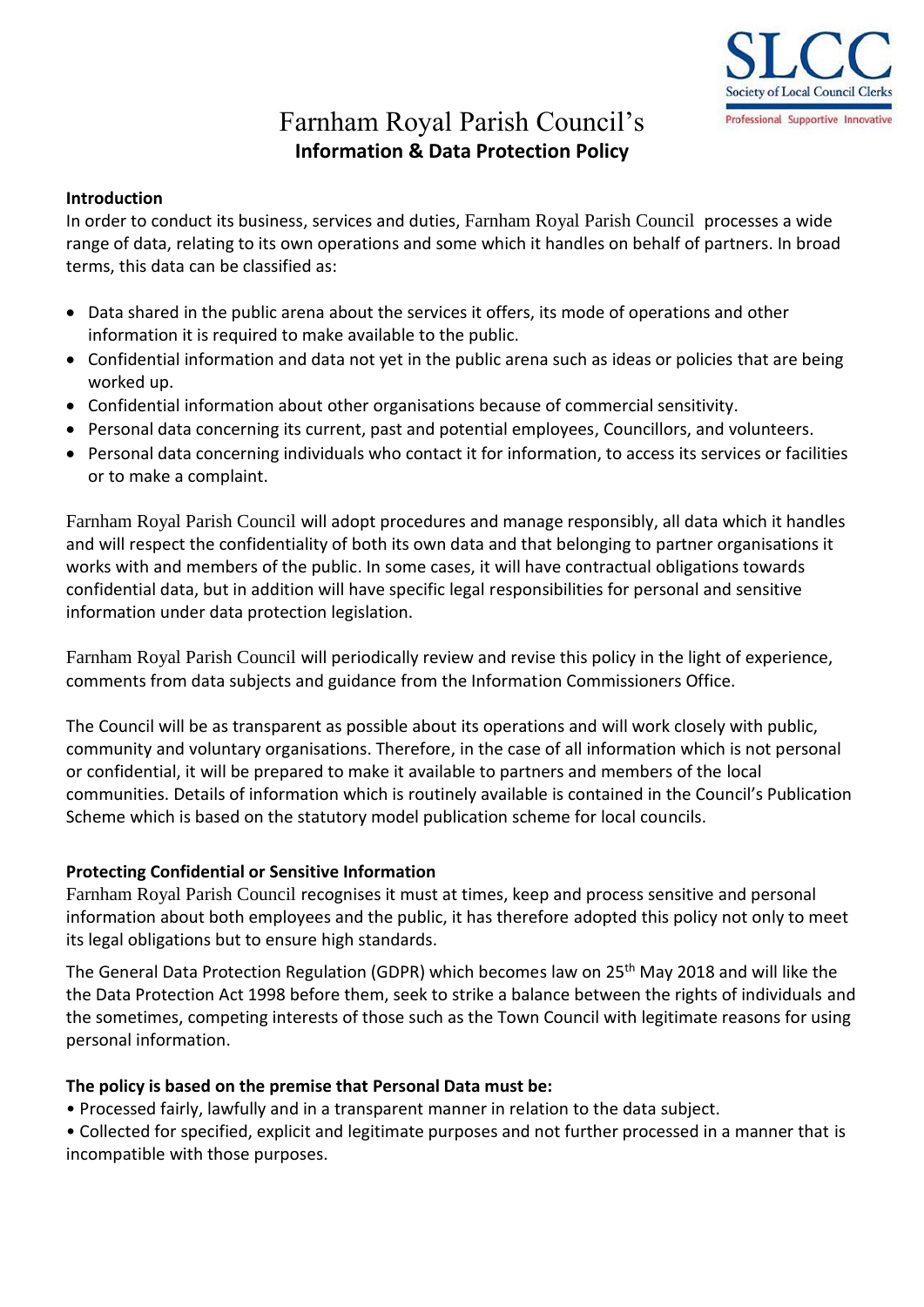• Adequate, relevant and limited to what is necessary in relation to the purposes for which they cancil processed. Professional Supportive Innovativ

- Accurate and, where necessary, kept up to date.
- Kept in a form that permits identification of data subjects for no longer than is necessary for the purposes for which the personal data are processed.

• Processed in a manner that ensures appropriate security of the personal data including protection against unauthorised or unlawful processing and against accidental loss, destruction or damage, using appropriate technical or organisational measures.

# **Data Protection Terminology**

**Data subject** - means the person whose personal data is being processed.

That may be an employee, prospective employee, associate or prospective associate of BTC or someone transacting with it in some way, or an employee, Member or volunteer with one of our clients, or persons transacting or contracting with one of our clients when we process data for them.

**Personal data** - means any information relating to a natural person or data subject that can be used directly or indirectly to identify the person.

It can be anything from a name, a photo, and an address, date of birth, an email address, bank details, and posts on social networking sites or a computer IP address.

**Sensitive personal data** - includes information about racial or ethnic origin, political opinions, and religious or other beliefs, trade union membership, medical information, sexual orientation, genetic and biometric data or information related to offences or alleged offences where it is used to uniquely identify an individual.

**Data controller** - means a person who (either alone or jointly or in common with other persons) (e.g. Town Council, employer, council) determines the purposes for which and the manner in which any personal data is to be processed.

**Data processor** - in relation to personal data, means any person (other than an employee of the data controller) who processes the data on behalf of the data controller.

**Processing information or data** - means obtaining, recording or holding the information or data or carrying out any operation or set of operations on the information or data, including:

- organising, adapting or altering it
- retrieving, consulting or using the information or data
- disclosing the information or data by transmission, dissemination or otherwise making it available
- aligning, combining, blocking, erasing or destroying the information or data. regardless of the Technology used.

Farnham Royal Parish Council processes **personal data** in order to:

- fulfil its duties as an employer by complying with the terms of contracts of employment, safeguarding the employee and maintaining information required by law.
- pursue the legitimate interests of its business and its duties as a public body, by fulfilling contractual terms with other organisations, and maintaining information required by law.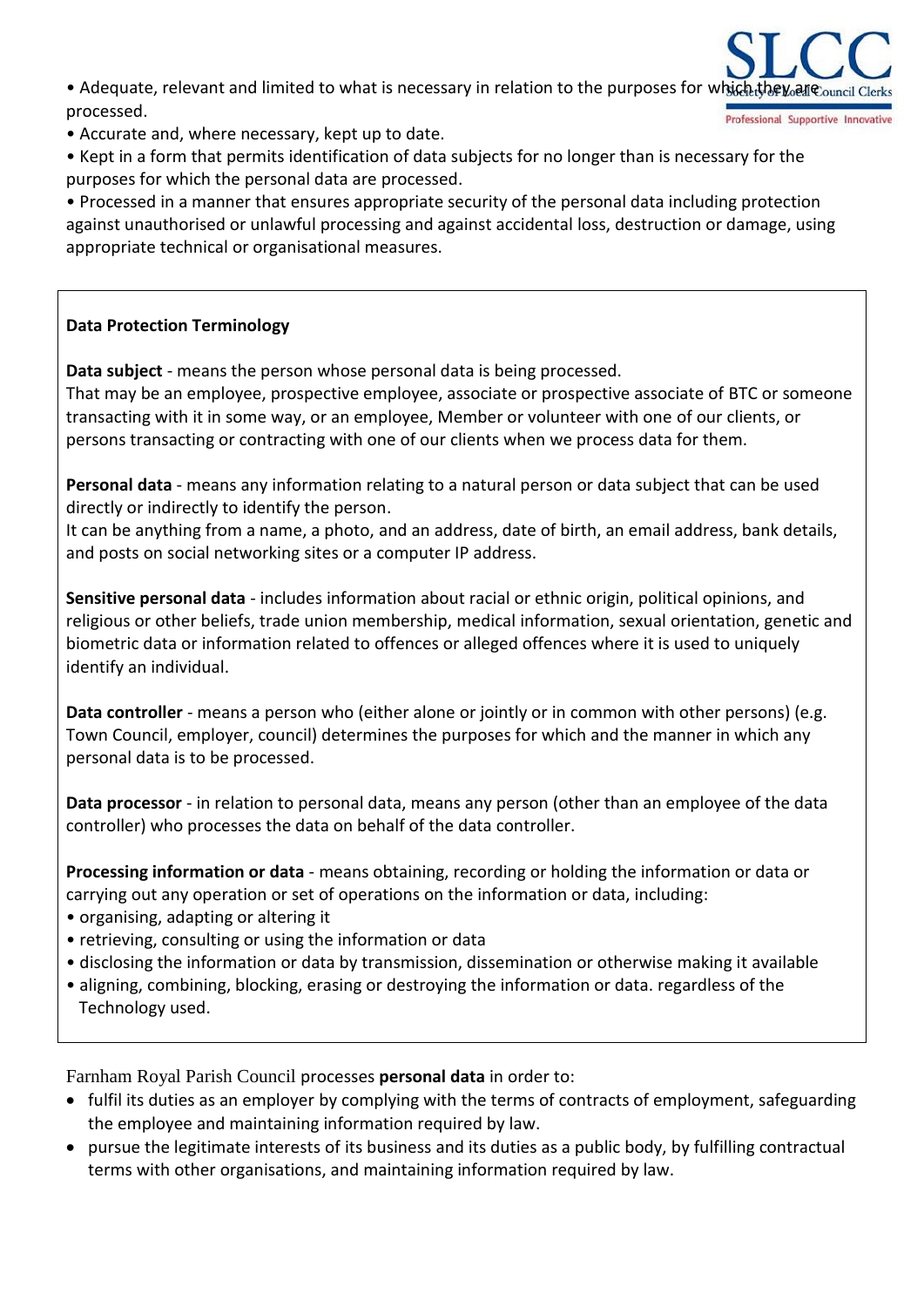- monitor its activities including the equality and diversity of its activities
- fulfil its duties in operating the business premises including security
- assist regulatory and law enforcement agencies
- process information including the recording and updating details about its Councillors, employees, partners and volunteers.
- process information including the recording and updating details about individuals who contact it for information, or to access a service, or make a complaint.
- undertake surveys, censuses and questionnaires to fulfil the objectives and purposes of the Council.
- undertake research, audit and quality improvement work to fulfil its objects and purposes.
- carry out Council administration.

Where appropriate and governed by necessary safeguards we will carry out the above processing jointly with other appropriate bodies from time to time.

## **The Council will ensure that at least one of the following conditions is met for personal information to be considered fairly processed:**

- The individual has consented to the processing
- Processing is necessary for the performance of a contract or agreement with the individual
- Processing is required under a legal obligation
- Processing is necessary to protect the vital interests of the individual
- Processing is necessary to carry out public functions
- Processing is necessary in order to pursue the legitimate interests of the data controller or third parties.

Particular attention is paid to the processing of any **sensitive personal information** and the Parish Council will ensure that at least one of the following conditions is met:

- Explicit consent of the individual
- Required by law to process the data for employment purposes
- A requirement in order to protect the vital interests of the individual or another person

# **Who is responsible for protecting a person's personal data?**

The Parish Council as a body has ultimate responsibility for ensuring compliance with the Data Protection legislation. The Council has delegated this responsibility day to day to the Clerk.

- Email: clerk@farnhamroyal-pc.gov.uk
- Phone: 01753 648497
- Correspondence: The Clerk Farnham Royal PC Sherriff House The Broadway Farnham Common SL2 3QH

The Council has also appointed a Data Protection Officer to ensure compliance with Data Protection legislation who may be contacted at: Roger Home 01753 648497

## **Diversity Monitoring**

Farnham Royal parish Council monitors the diversity of its employees, and Councillors, in order to ensure that there is no inappropriate or unlawful discrimination in the way it conducts its activities. It undertakes similar data handling in respect of prospective employees. This data will always be treated as confidential. It will only be accessed by authorised individuals within the Council and will not be

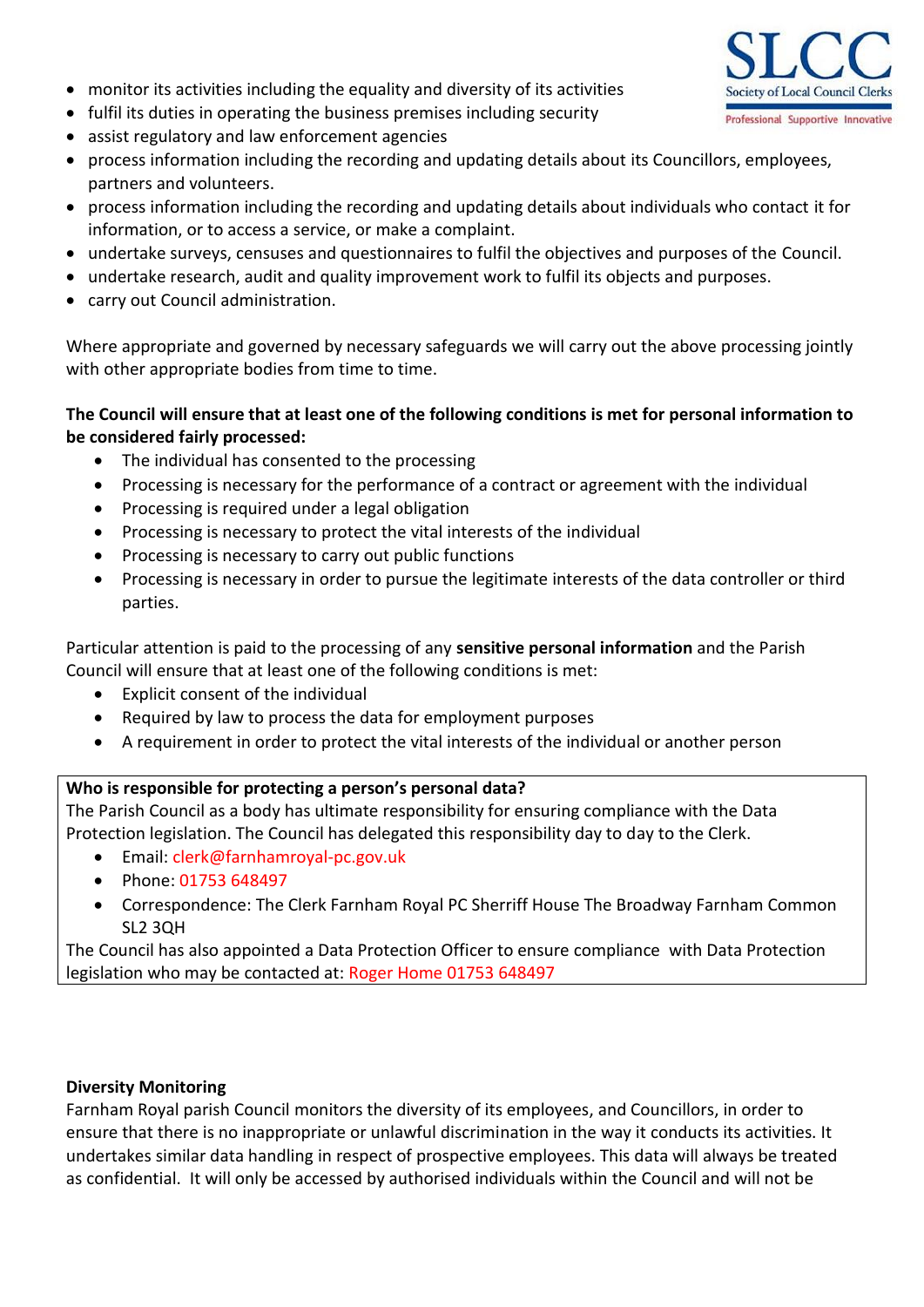disclosed to any other bodies or individuals. Diversity information will never be used as selection criterial and will not be made available to others involved in the recruitment process. Anonymised data derived nove the from diversity monitoring will be used for monitoring purposes and may be published and passed to other bodies.

The Council will always give guidance on personnel data to employees, councillors, partners and volunteers through a Privacy Notice and ensure that individuals on whom personal information is kept are aware of their rights and have easy access to that information on request.

Appropriate technical and organisational measures will be taken against Unauthorised or unlawful processing of personal data and against accidental loss or destruction of, or damage to, personal data. Personal data shall not be transferred to a country or territory outside the European Economic Areas unless that country or territory ensures an adequate level of protection for the rights and freedoms of data subjects in relation to the processing of personal data.

## **Information provided to us**

The information provided (personal information such as name, address, email address, phone number) will be processed and stored so that it is possible for us to contact, respond to or conduct the transaction requested by the individual. By transacting with Farnham Royal Parish Council, individuals are deemed to be giving consent for their personal data provided to be used and transferred in accordance with this policy, however where ever possible specific written consent will be sought. It is the responsibility of those individuals to ensure that the Council is able to keep their personal data accurate and up-to-date. The personal information will be not shared or provided to any other third party or be used for any purpose other than that for which it was provided.

## **The Councils Right to Process Information**

General Data Protection Regulations (and Data Protection Act) Article 6 (1) (a) (b) and (e) Processing is with consent of the data subject, or Processing is necessary for compliance with a legal obligation. Processing is necessary for the legitimate interests of the Council.

## **Information Security**

The Council cares to ensure the security of personal data. We make sure that your information is protected from unauthorised access, loss, manipulation, falsification, destruction or unauthorised disclosure. This is done through appropriate technical measures and appropriate policies. We will only keep your data for the purpose it was collected for and only for as long as is necessary, after which it will be deleted.

## **Children**

We will not process any data relating to a child (under 13) without the express parental/ guardian consent of the child concerned.

## **Rights of a Data Subject**

**Access to Information:** an individual has the right to request access to the information we have on them. They can do this by contacting our Clerk or Data Protection Officer: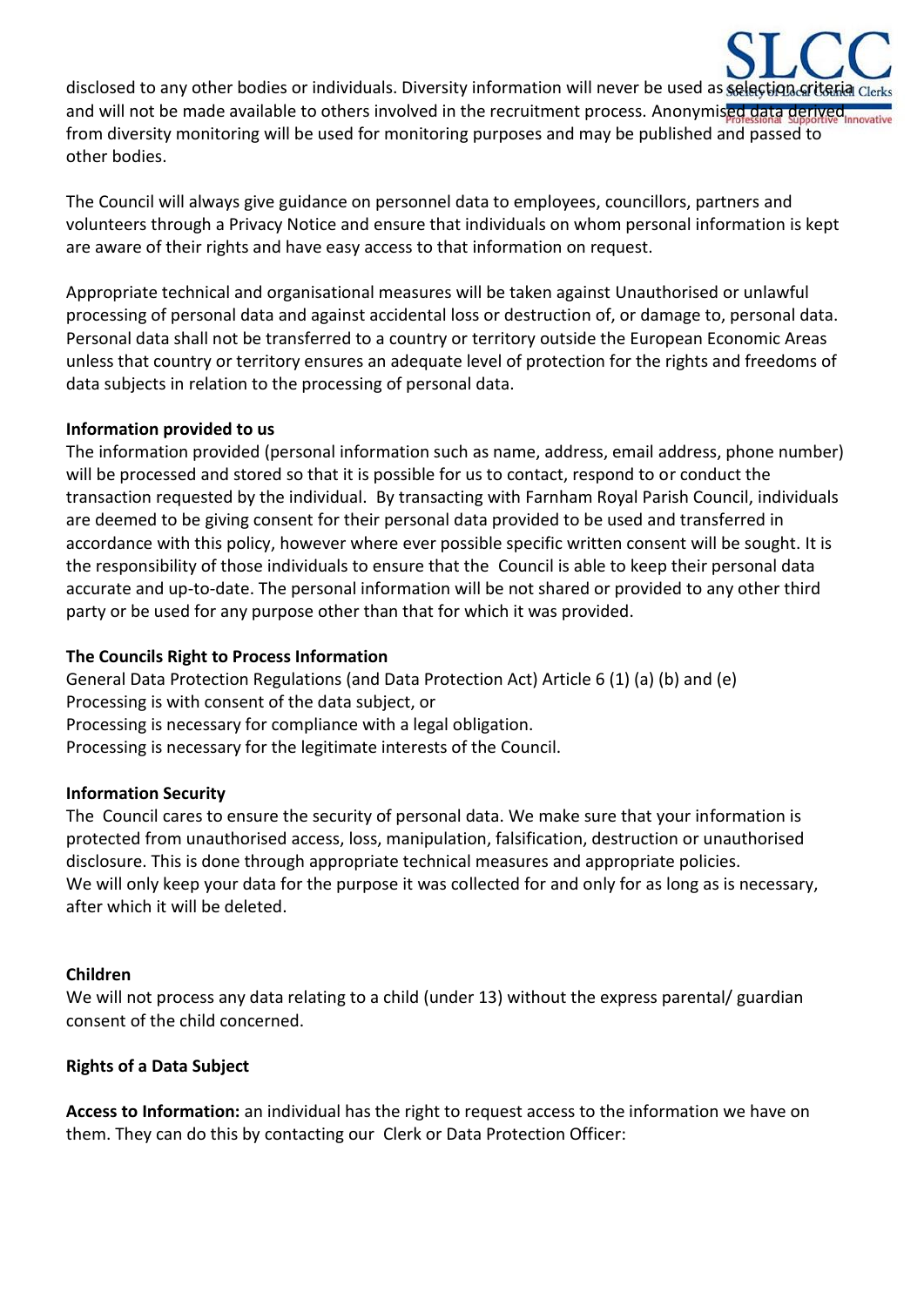**Information Correction:** If they believe that the information we have about them is incorrect, they may contact us so that we can update it and keep their data accurate. Please contact: The Clerksional Supportive Inno

**Information Deletion:** If the individual wishes the Council to delete the information about them, they can do so by contacting the Clerk.

**Right to Object:** If an individual believes their data is not being processed for the purpose it has been collected for, they may object by contacting the Clerk or Data Protection Officer.

The Council does not use automated decision making or profiling of individual personal data.

**Complaints:** If an individual has a complaint regarding the way their personal data has been processed, they may make a complaint to the Clerk, Data Protection Officer or the Information Commissioners Office **[casework@ico.org.uk](mailto:casework@ico.org.uk)** Tel: 0303 123 1113.

The Council will always give guidance on personnel data to employees through the Employee handbook.

The Council will ensure that individuals on whom personal information is kept are aware of their rights and have easy access to that information on request.

### **Making Information Available**

The Publication Scheme is a means by which the Council can make a significant amount of information available routinely, without waiting for someone to specifically request it. The scheme is intended to encourage local people to take an interest in the work of the Council and its role within the community.

In accordance with the provisions of the Freedom of Information Act 2000, this Scheme specifies the classes of information which the Council publishes or intends to publish. It is supplemented with an Information Guide which will give greater detail of what the Council will make available and hopefully make it easier for people to access it.

All formal meetings of Council and its committees are subject to statutory notice being given on notice boards, the Website and sent to the local media. The Council publishes an annual programme in May each year. All formal meetings are open to the public and press and reports to those meetings and relevant background papers are available for the public to see. The Council welcomes public participation and has a public participation session on each Council and committee meeting. Details can be seen in the Council's Standing Orders, which are available on its Website or at its Offices.

Occasionally, Council or committees may need to consider matters in private. Examples of this are matters involving personal details of staff, or a particular member of the public, or where details of commercial/contractual sensitivity are to be discussed. This will only happen after a formal resolution has been passed to exclude the press and public and reasons for the decision are stated. Minutes from all formal meetings, including the confidential parts are public documents.

The Openness of Local Government Bodies Regulations 2014 requires written records to be made of certain decisions taken by officers under delegated powers. These are not routine operational and administrative decisions such as giving instructions to the workforce or paying an invoice approved by Council, but would include urgent action taken after consultation with the Chairman, such as responding to a planning application in advance of Council. In other words, decisions which would have been made by Council or committee had the delegation not been in place.